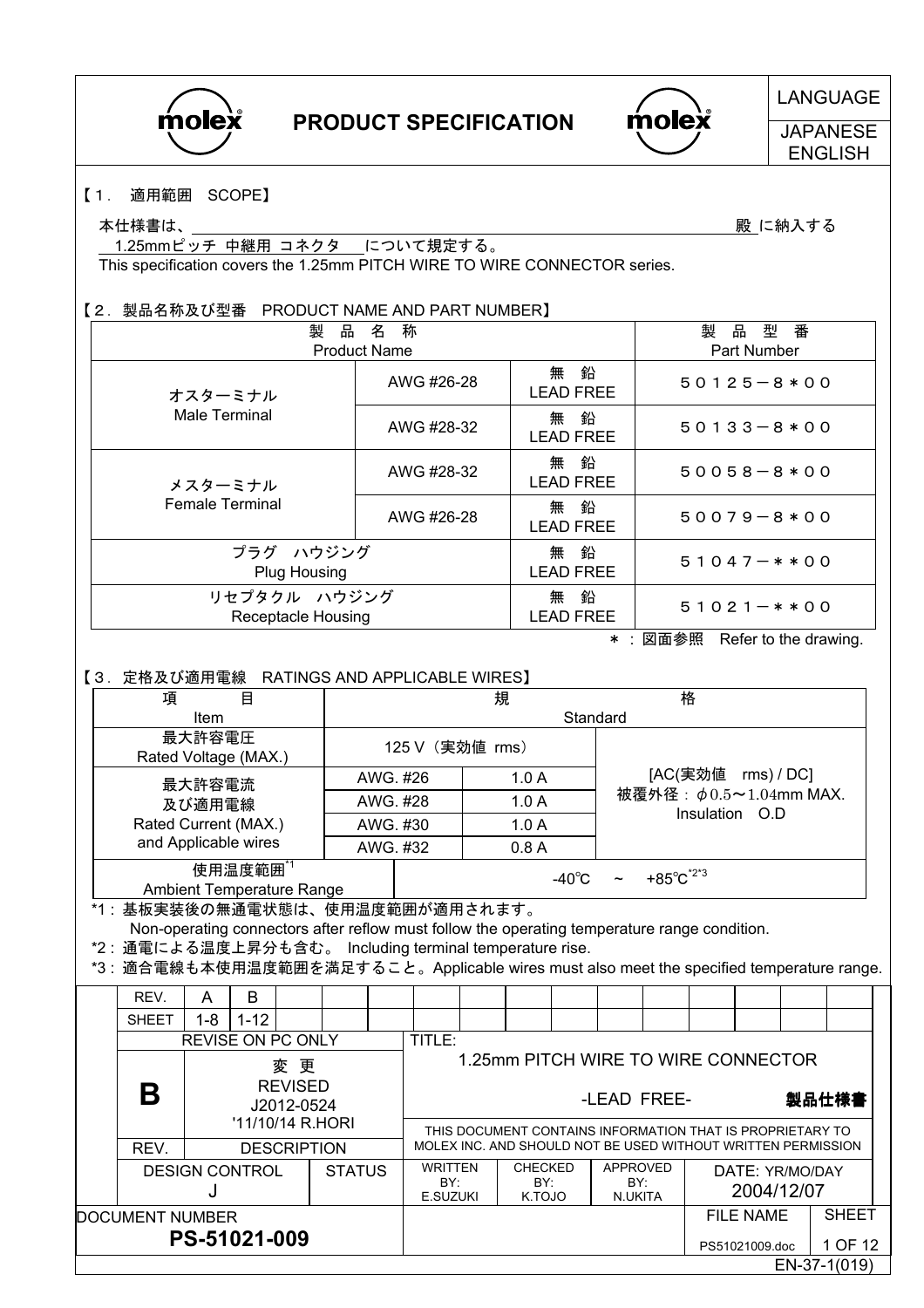



LANGUAGE

**JAPANESE** ENGLISH

#### 【4.性能 PERFORMANCE】

#### 4-1. 電気的性能 Electrical Performance

|             | 目<br>項<br>Item                                            | 件<br>条<br><b>Test Condition</b>                                                                                                                                                                                                               | 格<br>規<br>Requirement  |
|-------------|-----------------------------------------------------------|-----------------------------------------------------------------------------------------------------------------------------------------------------------------------------------------------------------------------------------------------|------------------------|
| $4 - 1 - 1$ | 接触抵抗<br>Contact<br>Resistance                             | コネクタを嵌合させ、開放電圧20mV 以下、<br>短絡電流 10mAにて測定する。<br>(JIS C5402 5.4)<br>Mate connectors, measure by dry circuit,<br>20mV MAX., 10mA.<br>(JIS C5402 5.4)                                                                                              | 20 milliohm MAX.       |
| $4 - 1 - 2$ | 絶縁抵抗<br>Insulation<br>Resistance                          | コネクタを嵌合させ、隣接するターミナル間及びター<br>ミナル、アース間に、DC 500V を印加し測定する。<br>(JIS C5402 5.2/MIL-STD-202 試験法 302)<br>Mate connectors, apply 500V DC between adjacent<br>terminal or ground.<br>(JIS C5402 5.2/MIL-STD-202 Method 302)                            | 100 Megohm MIN.        |
| $4 - 1 - 3$ | 耐電圧<br><b>Dielectric</b><br>Strength                      | コネクタを嵌合させ、隣接するターミナル間及びター<br>ミナル、アース間に、AC250V (実効値)を 1分間<br>印加する。<br>(JIS C5402 5.1/MIL-STD-202 試験法 301)<br>Mate connectors, apply 250V AC(rms) for 1 minute<br>between adjacent terminal or ground.<br>(JIS C5402 5.1/MIL-STD-202 Method 301) | 異状なきこと<br>No Breakdown |
| $4 - 1 - 4$ | 圧着部接触抵抗<br>Contact<br>Resistance<br>on Crimped<br>Portion | ターミナルに適合電線を圧着し、開放電圧20mV以下、<br>短絡電流 10mA にて測定する。<br>Crimp the applicable wire to the terminal, measure<br>contact resistance by dry circuit, 20mV MAX., 10mA.                                                                                  | 5 milliohm MAX.        |
|             |                                                           |                                                                                                                                                                                                                                               |                        |

|                 | <b>REVISE ON PC ONLY</b> | TITLE:                                                       |                |              |  |  |  |
|-----------------|--------------------------|--------------------------------------------------------------|----------------|--------------|--|--|--|
|                 |                          | 1.25mm PITCH WIRE TO WIRE CONNECTOR                          |                |              |  |  |  |
| B               | SEE SHEET 1 OF 12        | 製品仕様書<br>-LEAD FREE-                                         |                |              |  |  |  |
|                 |                          | THIS DOCUMENT CONTAINS INFORMATION THAT IS PROPRIETARY TO    |                |              |  |  |  |
| REV.            | <b>DESCRIPTION</b>       | MOLEX INC. AND SHOULD NOT BE USED WITHOUT WRITTEN PERMISSION |                |              |  |  |  |
| DOCUMENT NUMBER |                          |                                                              | FILE NAME      | <b>SHEET</b> |  |  |  |
|                 | PS-51021-009             |                                                              | PS51021009.doc | 2 OF 12      |  |  |  |
|                 |                          |                                                              |                | EN-37-1(019) |  |  |  |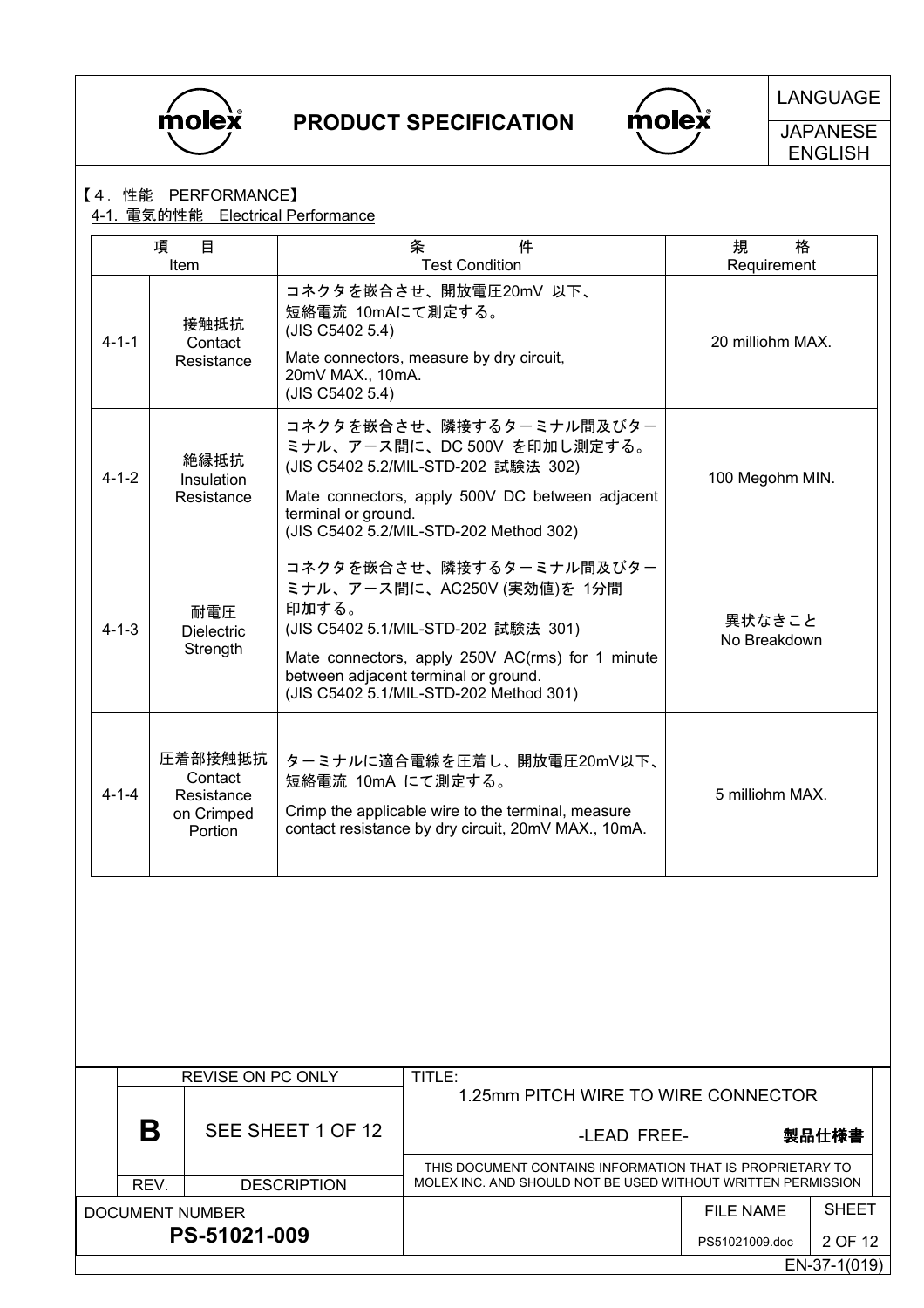

 $\bigwedge$  molex

LANGUAGE

**JAPANESE** ENGLISH

#### 4-2. 機械的性能 Mechanical Performance

|             | 項<br>目                                                     | 規                                                                                                                                                                              | 格        |                              |  |
|-------------|------------------------------------------------------------|--------------------------------------------------------------------------------------------------------------------------------------------------------------------------------|----------|------------------------------|--|
| Item        |                                                            | <b>Test Condition</b>                                                                                                                                                          |          | Requirement                  |  |
| $4 - 2 - 1$ | 挿入力<br>及び抜去力<br>Insertion and<br><b>Withdrawal Force</b>   | 毎分 25±3mm の速さで挿入、抜去を行う。<br>Insert and withdraw connectors at the speed<br>rate of $25 \pm 3$ mm/minute.                                                                        | 第        | 6 参照<br>Refer to paragraph 6 |  |
|             |                                                            | 圧着されたターミナルを治具に固定し、電線<br>を軸方向に毎分25±3mm の速さで引張る。                                                                                                                                 | AWG. #26 | 9.8 N {1.0kgf} MIN.          |  |
|             | 圧着部引張り強度                                                   | (JIS C5402 6.8)                                                                                                                                                                | AWG. #28 | 9.8 N {1.0kgf} MIN.          |  |
| $4 - 2 - 2$ | <b>Crimping Pull</b><br>Out Force                          | Fix the crimped terminal, apply axial pull out<br>force on the wire at the speed rate of<br>$25 \pm 3$ mm/minute.                                                              | AWG. #30 | 4.9 N {0.5kgf} MIN.          |  |
|             |                                                            | (JIS C5402 6.8)                                                                                                                                                                |          | 3.0 N {0.3kgf} MIN.          |  |
| $4 - 2 - 3$ | ターミナル挿入力<br><b>Terminal Insertion</b><br>Force             | 圧着されたターミナルをハウジングに<br>挿入する。                                                                                                                                                     |          | 4.9 N [0.5kgf] MAX.          |  |
|             |                                                            | Insert the crimped terminal into the housing.                                                                                                                                  |          |                              |  |
| $4 - 2 - 4$ | ターミナル<br>保持力<br>Terminal/Housing<br><b>Retention Force</b> | 圧着されたターミナルをハウジングに装着し、<br>電線を軸方向に毎分 25±3mm の速さで<br>引張る。<br>Apply axial pull out force to the terminal<br>assembled in the housing at the speed rate of<br>$25 \pm 3$ mm/minute. |          | 4.9 N [0.5kgf] MIN.          |  |
|             |                                                            |                                                                                                                                                                                |          |                              |  |

|                 | <b>REVISE ON PC ONLY</b>            | TITLE:                                                       |                |              |  |
|-----------------|-------------------------------------|--------------------------------------------------------------|----------------|--------------|--|
|                 | 1.25mm PITCH WIRE TO WIRE CONNECTOR |                                                              |                |              |  |
| Β               | SEE SHEET 1 OF 12                   | -LEAD FREE-                                                  |                | 製品仕様書        |  |
|                 |                                     | THIS DOCUMENT CONTAINS INFORMATION THAT IS PROPRIETARY TO    |                |              |  |
| REV.            | <b>DESCRIPTION</b>                  | MOLEX INC. AND SHOULD NOT BE USED WITHOUT WRITTEN PERMISSION |                |              |  |
| DOCUMENT NUMBER |                                     |                                                              | FILE NAME      | <b>SHEET</b> |  |
|                 | PS-51021-009                        |                                                              | PS51021009.doc | 3 OF 12      |  |
|                 |                                     |                                                              |                | EN-37-1(019) |  |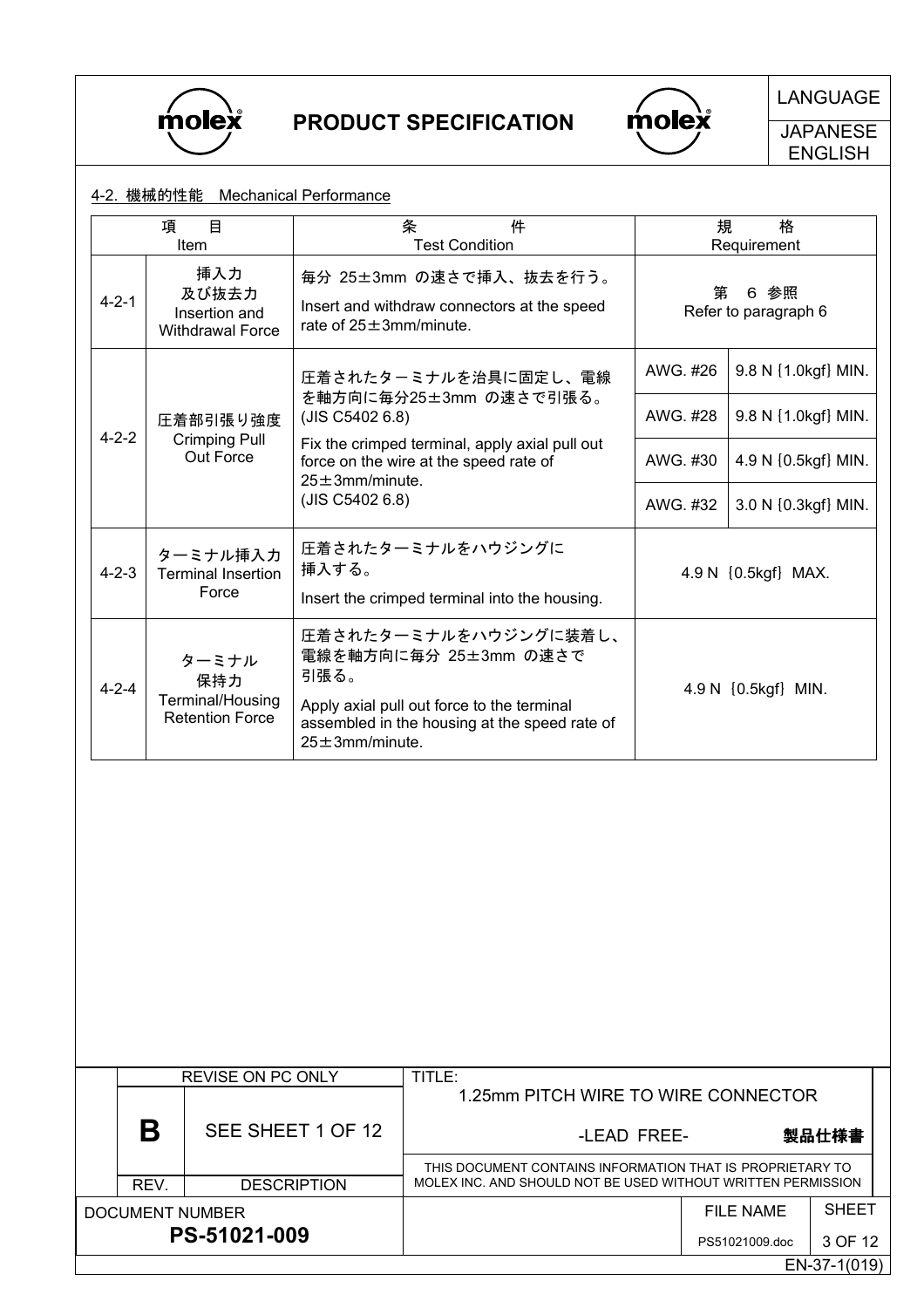

DOCUMENT NUMBER

PS-51021-009

PRODUCT SPECIFICATION

 $m$ ole $\mathbf{\hat{x}}$ 

THIS DOCUMENT CONTAINS INFORMATION THAT IS PROPRIETARY TO

FILE NAME PS51021009.doc SHEET

4 OF 12 EN-37-1(019)

LANGUAGE

**JAPANESE** ENGLISH

| 4-3. その他 Environmental Performance and Others |  |
|-----------------------------------------------|--|
|-----------------------------------------------|--|

|             | 目<br>項<br>Item                                                                              | 条                                                                                      | 件<br><b>Test Condition</b>                                                                                       | 規                                  | 格<br>Requirement        |
|-------------|---------------------------------------------------------------------------------------------|----------------------------------------------------------------------------------------|------------------------------------------------------------------------------------------------------------------|------------------------------------|-------------------------|
| $4 - 3 - 1$ | 繰り返し挿抜<br>Repeated<br>Insertion/<br>Withdrawal                                              | 繰り返す。<br>the rate of 10 cycles/minute.                                                 | 1分間に10回以下の速さで挿入、抜去を30回<br>When mated up to 30 cycles repeatedly by                                               | 接触抵抗<br>Contact<br>Resistance      | 40 milliohm MAX.        |
| $4 - 3 - 2$ | 温度上昇<br>Temperature<br><b>Rise</b>                                                          | (UL 498)<br>Carrying rated current load.<br>(UL 498)                                   | コネクタを嵌合させ、最大許容電流を通電し、<br>コネクタの温度上昇分を測定する。                                                                        | 温度上昇<br>Temperature<br><b>Rise</b> | 30°C MAX.               |
|             |                                                                                             |                                                                                        | DC 1mA 通電状態にて、嵌合軸を含む互いに<br>垂直な3方向に掃引割合10~55~10Hz/分                                                               | 外<br>観<br>Appearance               | 異状なきこと<br>No Damage     |
| $4 - 3 - 3$ | 耐振動性<br>Vibration                                                                           | 全振幅 1.5mmの振動を各2時間加える。<br>(JIS C60068-2-6/MIL-STD-202 試験法 201)<br>Amplitude : 1.5mm P-P |                                                                                                                  | 接触抵抗<br>Contact<br>Resistance      | 40 milliohm MAX.        |
|             | Sweep time:<br><b>Duration</b><br>$\mathbb{R}^n$<br>(JIS C60068-2-6/MIL-STD-202 Method 201) |                                                                                        | 10-55-10 Hz in 1 minute<br>2 hours in each X.Y.Z. axes                                                           | 瞬<br>断<br>Discontinuity            | 1.0 microsecond<br>MAX. |
|             |                                                                                             |                                                                                        | DC 1mA 通電状態にて、嵌合軸を含む互いに                                                                                          | 観<br>外<br>Appearance               | 異状なきこと<br>No Damage     |
| $4 - 3 - 4$ | 耐衝撃性<br>Shock                                                                               | 各3回加える。                                                                                | 垂直な 6方向 に 490m/s <sup>2</sup> { 50G } の衝撃を<br>(JIS C60068-2-27/MIL-STD-202 試験法 213)                              | 接触抵抗<br>Contact<br>Resistance      | 40 milliohm MAX.        |
|             |                                                                                             |                                                                                        | 490m/s <sup>2</sup> {50G}, 3 strokes in each X.Y.Z. axes.<br>(JIS C60068-2-27/MIL-STD-202 Method 213)            |                                    | 1.0 microsecond<br>MAX. |
| $4 - 3 - 5$ | 耐熱性<br>Heat                                                                                 | 放置する。                                                                                  | コネクタを嵌合させ、85±2℃の雰囲気中に<br>96時間放置後取出し、1~2時間室温に                                                                     | 外<br>観<br>Appearance               | 異状なきこと<br>No Damage     |
|             | Resistance                                                                                  |                                                                                        | (JIS C60068-2-2/MIL-STD-202 試験法108)<br>$85 \pm 2^{\circ}$ C, 96 hours<br>(JIS C60068-2-2/MIL-STD-202 Method 108) |                                    | 40 milliohm MAX.        |
|             |                                                                                             |                                                                                        |                                                                                                                  |                                    |                         |
|             | REVISE ON PC ONLY                                                                           |                                                                                        | TITLE:<br>1.25mm PITCH WIRE TO WIRE CONNECTOR                                                                    |                                    |                         |
|             | Β                                                                                           | SEE SHEET 1 OF 12                                                                      |                                                                                                                  | -LEAD FREE-                        | 製品仕様書                   |

REV. NET DESCRIPTION ROLEX INC. AND SHOULD NOT BE USED WITHOUT WRITTEN PERMISSION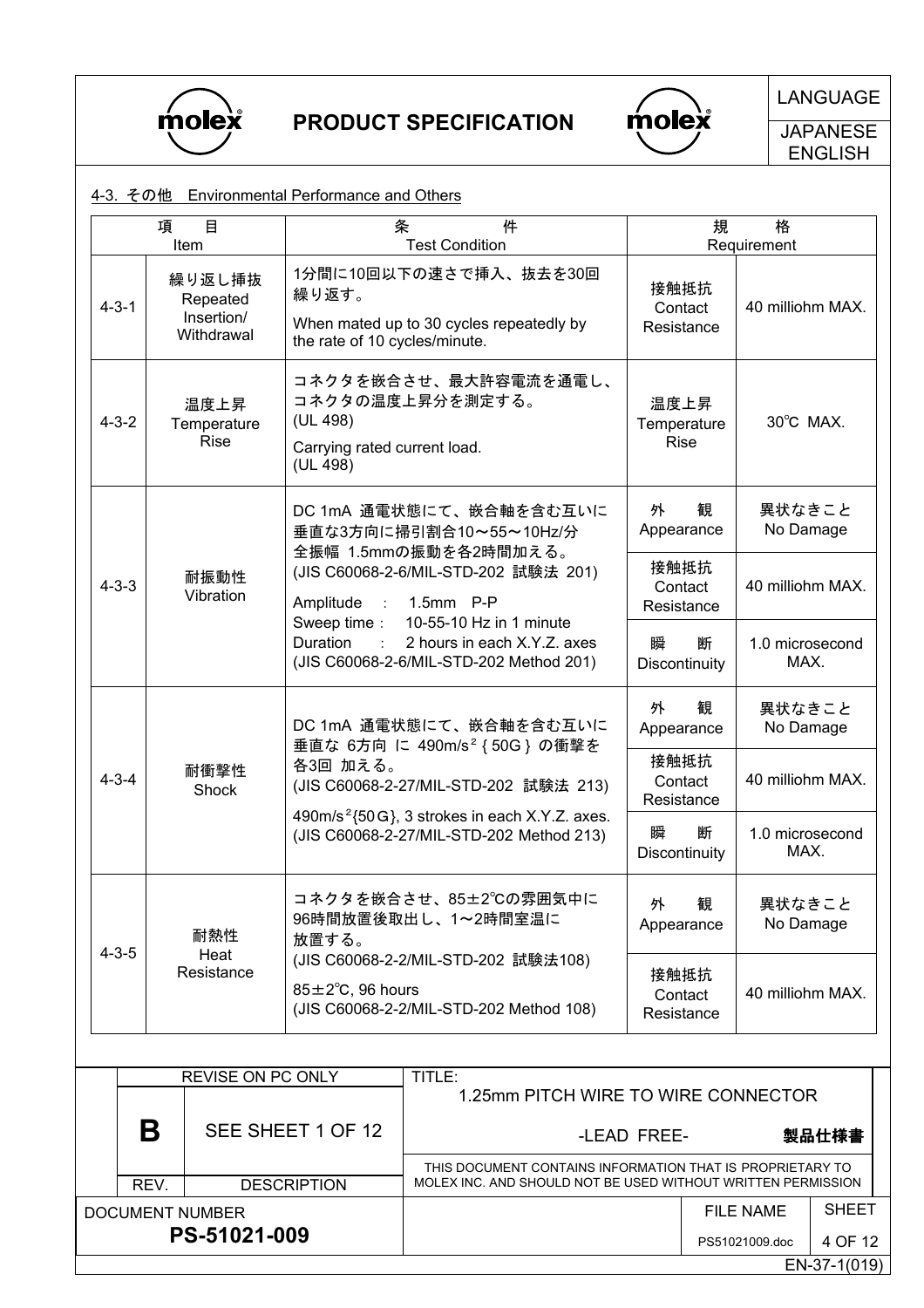

## PRODUCT SPECIFICATION



LANGUAGE

**JAPANESE** ENGLISH

|             | 目<br>項<br>Item              | 条                                                                                  | 件<br><b>Test Condition</b>                                                                                       | 規                                            | 格<br>Requirement                        |  |  |  |
|-------------|-----------------------------|------------------------------------------------------------------------------------|------------------------------------------------------------------------------------------------------------------|----------------------------------------------|-----------------------------------------|--|--|--|
| $4 - 3 - 6$ | 耐寒性<br>Cold<br>Resistance   | 放置する。<br>(JIS C60068-2-1)<br>$-40 \pm 3^{\circ}$ C, 96 hours                       | コネクタを嵌合させ、-40±3℃の雰囲気中に<br>96時間放置後取出し、1~2時間室温に                                                                    | 観<br>外<br>Appearance<br>接触抵抗<br>Contact      | 異状なきこと<br>No Damage<br>40 milliohm MAX. |  |  |  |
|             |                             | (JIS C60068-2-1)                                                                   |                                                                                                                  | Resistance<br>外<br>観                         | 異状なきこと                                  |  |  |  |
| 耐湿性         |                             | 1~2時間室温に放置する。                                                                      | コネクタを嵌合させ、60±2℃、相対温度<br>90~95%の雰囲気中に96時間放置後取出し、<br>(JIS C60068-2-3/MIL-STD-202試験法103)                            | Appearance<br>接触抵抗<br>Contact<br>Resistance  | No Damage<br>40 milliohm MAX.           |  |  |  |
| $4 - 3 - 7$ | Humidity                    | Temperature<br>$\mathbb{R}^2$<br>Relative Humidity :<br>Duration<br>$\sim 10^{-1}$ | $60 \pm 2^{\circ}$ C<br>$90 - 95%$<br>96 hours                                                                   | 耐電圧<br><b>Dielectric</b><br>Strength<br>絶縁抵抗 | 4-1-3項を<br>満たすこと<br>Must meet 4-1-3     |  |  |  |
|             |                             |                                                                                    | (JIS C60068-2-3/MIL-STD-202 Method 103)                                                                          | Insulation<br>Resistance                     | 10 Megohm MIN.                          |  |  |  |
| $4 - 3 - 8$ | 温度サイクル<br>Temperature       | (JIS C0025)                                                                        | コネクタを嵌合させ、-55℃に30分、+105℃に<br>30分 これを1サイクルとし、5サイクル<br>繰り返す。但し、温度移行時間は5分以内<br>とする。試験後、1~2時間室温に放置する。                | 外<br>観<br>Appearance                         | 異状なきこと<br>No Damage                     |  |  |  |
|             | Cycling                     | 5 cycles of :<br>a) $-55^{\circ}$ C<br>b) +105 $^{\circ}$ C<br>(JIS C0025)         | 30minute<br>30minute                                                                                             | 接触抵抗<br>Contact<br>Resistance                | 40 milliohm MAX.                        |  |  |  |
| $4 - 3 - 9$ | 塩水噴霧<br>Salt Spray          |                                                                                    | コネクタを嵌合させ、35±2℃ にて、重量比<br>5±1% の塩水を48±4時間噴霧し、試験後<br>常温で水洗いした後、室温で乾燥させる。<br>(JIS C60068-2-11/MIL-STD-202 試験法 101) | 観<br>外<br>Appearance                         | 異状なきこと<br>No Damage                     |  |  |  |
|             |                             | $5\pm1\%$ solution at $35\pm2\degree$ C.                                           | $48 \pm 4$ hours exposure to a salt spray from the<br>(JIS C60068-2-11/MIL-STD-202 Method 101)                   | 接触抵抗<br>Contact<br>Resistance                | 40 milliohm MAX.                        |  |  |  |
|             | TITLE:<br>REVISE ON PC ONLY |                                                                                    |                                                                                                                  |                                              |                                         |  |  |  |
|             |                             |                                                                                    | 1.25mm PITCH WIRE TO WIRE CONNECTOR                                                                              |                                              |                                         |  |  |  |
|             | Β                           | SEE SHEET 1 OF 12                                                                  |                                                                                                                  | -LEAD FREE-                                  | 製品仕様書                                   |  |  |  |

|                 | <b>JEE JHEET TUE 14</b> | -LEAD FREE-<br>製品仕様書                                         |  |              |  |
|-----------------|-------------------------|--------------------------------------------------------------|--|--------------|--|
|                 |                         | THIS DOCUMENT CONTAINS INFORMATION THAT IS PROPRIETARY TO    |  |              |  |
| REV.            | <b>DESCRIPTION</b>      | MOLEX INC. AND SHOULD NOT BE USED WITHOUT WRITTEN PERMISSION |  |              |  |
| DOCUMENT NUMBER |                         | <b>SHEET</b><br>FILE NAME                                    |  |              |  |
|                 | PS-51021-009            | 5 OF 12<br>PS51021009.doc                                    |  |              |  |
|                 |                         |                                                              |  | EN-37-1(019) |  |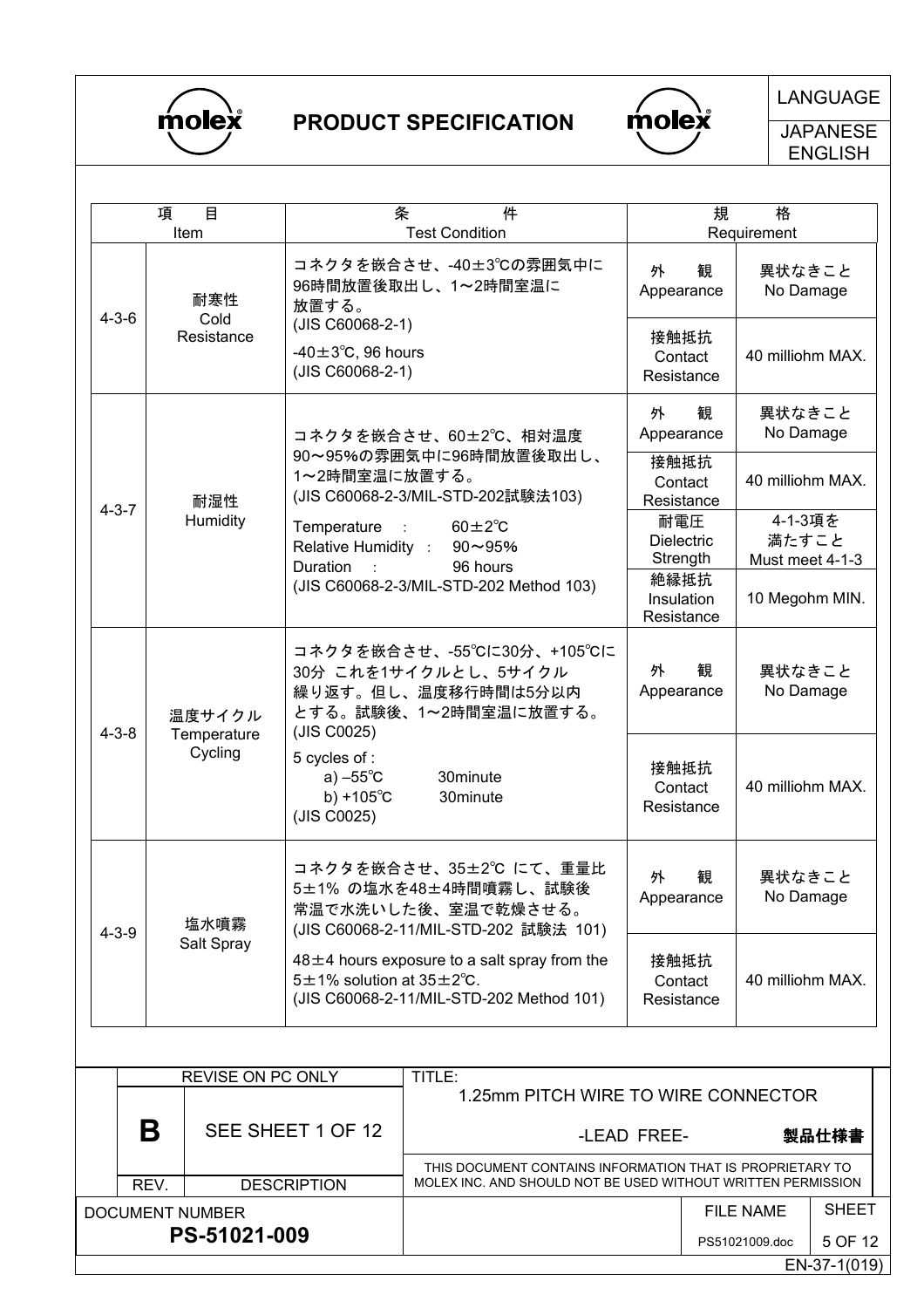



LANGUAGE

**JAPANESE** ENGLISH

|              | 項<br>目<br><b>Item</b> | 条<br>件<br><b>Test Condition</b>                                                    | 規                             | 格<br>Requirement                     |
|--------------|-----------------------|------------------------------------------------------------------------------------|-------------------------------|--------------------------------------|
|              | 亜硫酸ガス                 | コネクタを嵌合させ、40±2°Cにて50±5ppm<br>の亜硫酸ガス中に24時間放置する。                                     | 観<br>外<br>Appearance          | 異状なきこと<br>No Damage                  |
| $4 - 3 - 10$ | $SO2$ Gas             | 24 hours exposure to $50 \pm 5$ ppm. SO <sub>2</sub> gas at<br>$40\pm2^{\circ}$ C. | 接触抵抗<br>Contact<br>Resistance | 40 milliohm MAX.                     |
| $4 - 3 - 11$ | 耐アンモニア性               | コネクタを嵌合させ、濃度 28% のアンモニア<br>水を入れた容器中に 40分間 放置する。<br>(1Lに対して25mlの割合)                 | 観<br>外<br>Appearance          | 異状なきこと<br>No Damage                  |
|              | $NH3$ Gas             | 40 minutes exposure to $NH3$ gas evaporating<br>from 28% Ammonia solution.         | 接触抵抗<br>Contact<br>Resistance | 40 milliohm MAX.                     |
|              |                       |                                                                                    | 参考規格<br>参考単位                  | Reference Standard<br>Reference Unit |

【5.外観形状、寸法及び材質 PRODUCT SHAPE, DIMENSIONS AND MATERIALS】

図面参照 Refer to the drawing.

|                 | <b>REVISE ON PC ONLY</b> |                    | TITLE:                                                       |                |              |  |
|-----------------|--------------------------|--------------------|--------------------------------------------------------------|----------------|--------------|--|
|                 |                          | SEE SHEET 1 OF 12  | 1.25mm PITCH WIRE TO WIRE CONNECTOR                          |                |              |  |
|                 | B                        |                    | -LEAD FREE-                                                  |                | 製品仕様書        |  |
|                 |                          |                    | THIS DOCUMENT CONTAINS INFORMATION THAT IS PROPRIETARY TO    |                |              |  |
|                 | REV.                     | <b>DESCRIPTION</b> | MOLEX INC. AND SHOULD NOT BE USED WITHOUT WRITTEN PERMISSION |                |              |  |
| DOCUMENT NUMBER |                          |                    |                                                              | FILE NAME      | <b>SHEET</b> |  |
| PS-51021-009    |                          |                    |                                                              | PS51021009.doc | 6 OF 12      |  |
|                 |                          |                    |                                                              |                | EN-37-1(019) |  |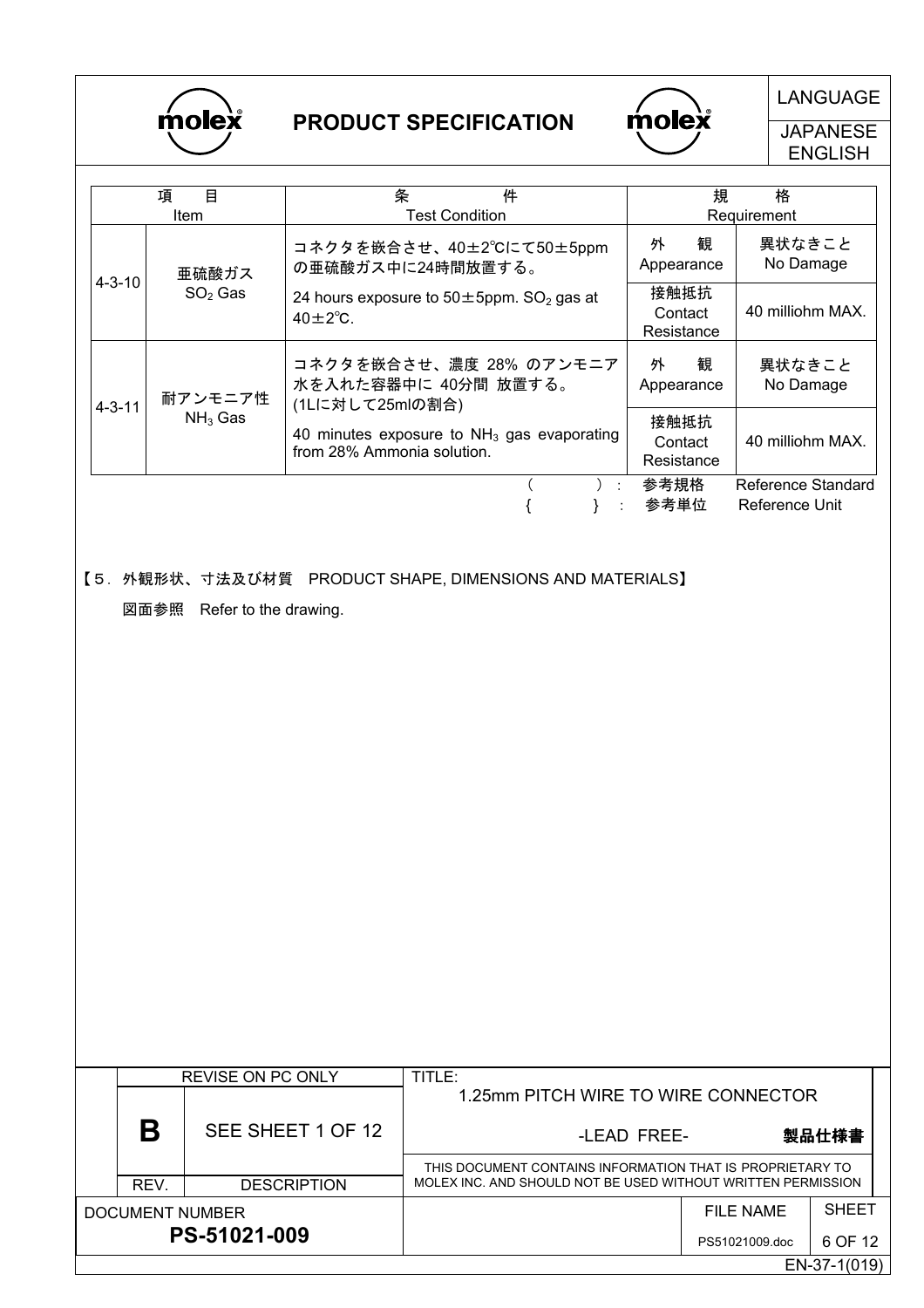

# PRODUCT SPECIFICATION



LANGUAGE

**JAPANESE** ENGLISH

### 【6.挿入力及び抜去力 INSERTION / WITHDRAWAL FORCE】

| 極数<br>No. of   | 単位                  | 挿入力 (最大値)<br>Insertion force<br>(MAX.) |            | 抜去力(最小値)<br>Withdrawal force<br>(MIN.) |           |            |              |
|----------------|---------------------|----------------------------------------|------------|----------------------------------------|-----------|------------|--------------|
| CKT.           | Unit                | 初回<br>1st                              | 6回目<br>6th | 30回目<br>30th                           | 初回<br>1st | 6回目<br>6th | 30回目<br>30th |
| $\overline{2}$ | N                   | 24.5                                   | 17.6       | 15.6                                   | 2.8       | 2.3        | 1.8          |
|                | $\{ \text{ kgf} \}$ | ${2.5}$                                | ${1.8}$    | ${1.6}$                                | ${0.28}$  | ${0.23}$   | ${0.18}$     |
| 3              | N                   | 29.4                                   | 22.5       | 20.5                                   | 3.0       | 2.5        | 2.0          |
|                | $\{ kgf\}$          | ${3.0}$                                | $\{2.3\}$  | ${2.1}$                                | ${0.30}$  | ${0.25}$   | ${0.20}$     |
| 4              | N                   | 34.3                                   | 27.4       | 25.4                                   | 3.3       | 2.8        | 2.3          |
|                | $\{ kgf\}$          | ${3.5}$                                | ${2.8}$    | $\{2.6\}$                              | ${0.33}$  | ${0.28}$   | ${0.23}$     |
| 5              | N                   | 39.2                                   | 32.3       | 30.3                                   | 3.8       | 3.3        | 2.8          |
|                | $\{ \text{ kgf} \}$ | $\{4.0\}$                              | $\{3.3\}$  | ${3.1}$                                | ${0.38}$  | ${0.33}$   | ${0.28}$     |
| 6              | N                   | 44.1                                   | 37.2       | 35.2                                   | 4.3       | 3.8        | 3.3          |
|                | $\{ kgf \}$         | ${4.5}$                                | ${3.8}$    | ${3.6}$                                | ${0.43}$  | ${0.38}$   | ${0.33}$     |
| 7              | N                   | 49.0                                   | 42.1       | 40.1                                   | 4.7       | 4.3        | 3.8          |
|                | $\{ kgf\}$          | ${5.0}$                                | ${4.3}$    | ${4.1}$                                | ${0.48}$  | ${0.43}$   | ${0.38}$     |
| 8              | N                   | 53.9                                   | 47.0       | 45.0                                   | 5.2       | 4.7        | 4.3          |
|                | $\{ \text{ kgf} \}$ | ${5.5}$                                | ${4.8}$    | ${4.6}$                                | ${0.53}$  | ${0.48}$   | ${0.43}$     |
| 9              | N                   | 58.8                                   | 51.9       | 49.9                                   | 5.5       | 5.0        | 4.5          |
|                | $\{ \text{ kgf} \}$ | ${6.0}$                                | ${5.3}$    | ${5.1}$                                | ${0.56}$  | ${0.51}$   | ${0.46}$     |
| 10             | N                   | 63.7                                   | 56.8       | 54.8                                   | 5.8       | 5.3        | 4.8          |
|                | $\{ \text{ kgf} \}$ | ${6.5}$                                | ${5.8}$    | ${5.6}$                                | ${0.59}$  | ${0.54}$   | ${0.49}$     |

|  | <b>REVISE ON PC ONLY</b> |                    | TITLE:                                                       |                |              |  |  |
|--|--------------------------|--------------------|--------------------------------------------------------------|----------------|--------------|--|--|
|  | Β                        | SEE SHEET 1 OF 12  | 1.25mm PITCH WIRE TO WIRE CONNECTOR                          |                |              |  |  |
|  |                          |                    | -LEAD FREE-                                                  |                | 製品仕様書        |  |  |
|  |                          |                    | THIS DOCUMENT CONTAINS INFORMATION THAT IS PROPRIETARY TO    |                |              |  |  |
|  | REV.                     | <b>DESCRIPTION</b> | MOLEX INC. AND SHOULD NOT BE USED WITHOUT WRITTEN PERMISSION |                |              |  |  |
|  | DOCUMENT NUMBER          |                    |                                                              | FILE NAME      | <b>SHEET</b> |  |  |
|  |                          | PS-51021-009       |                                                              | PS51021009.doc | 7 OF 12      |  |  |
|  |                          |                    |                                                              |                | EN-37-1(019) |  |  |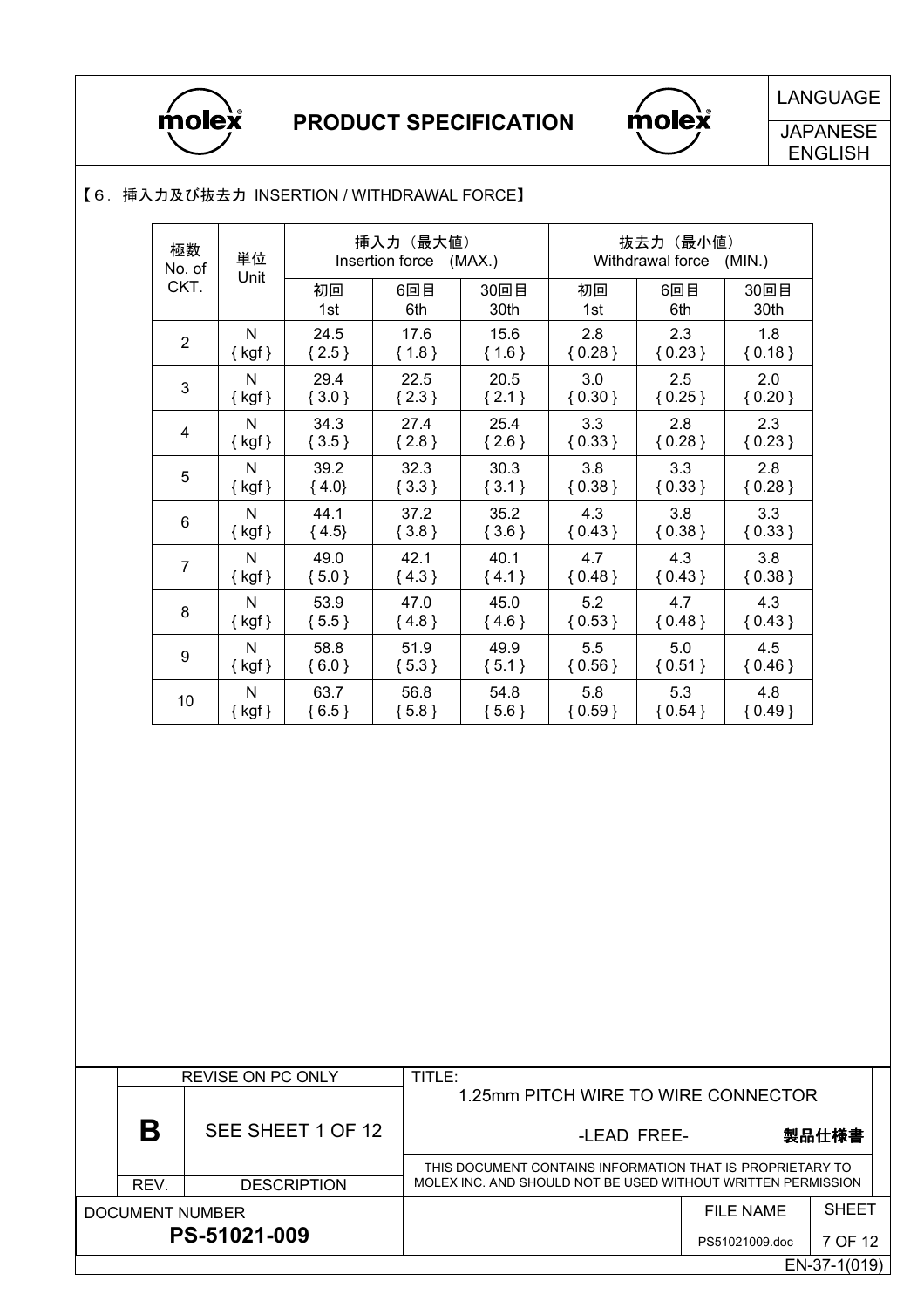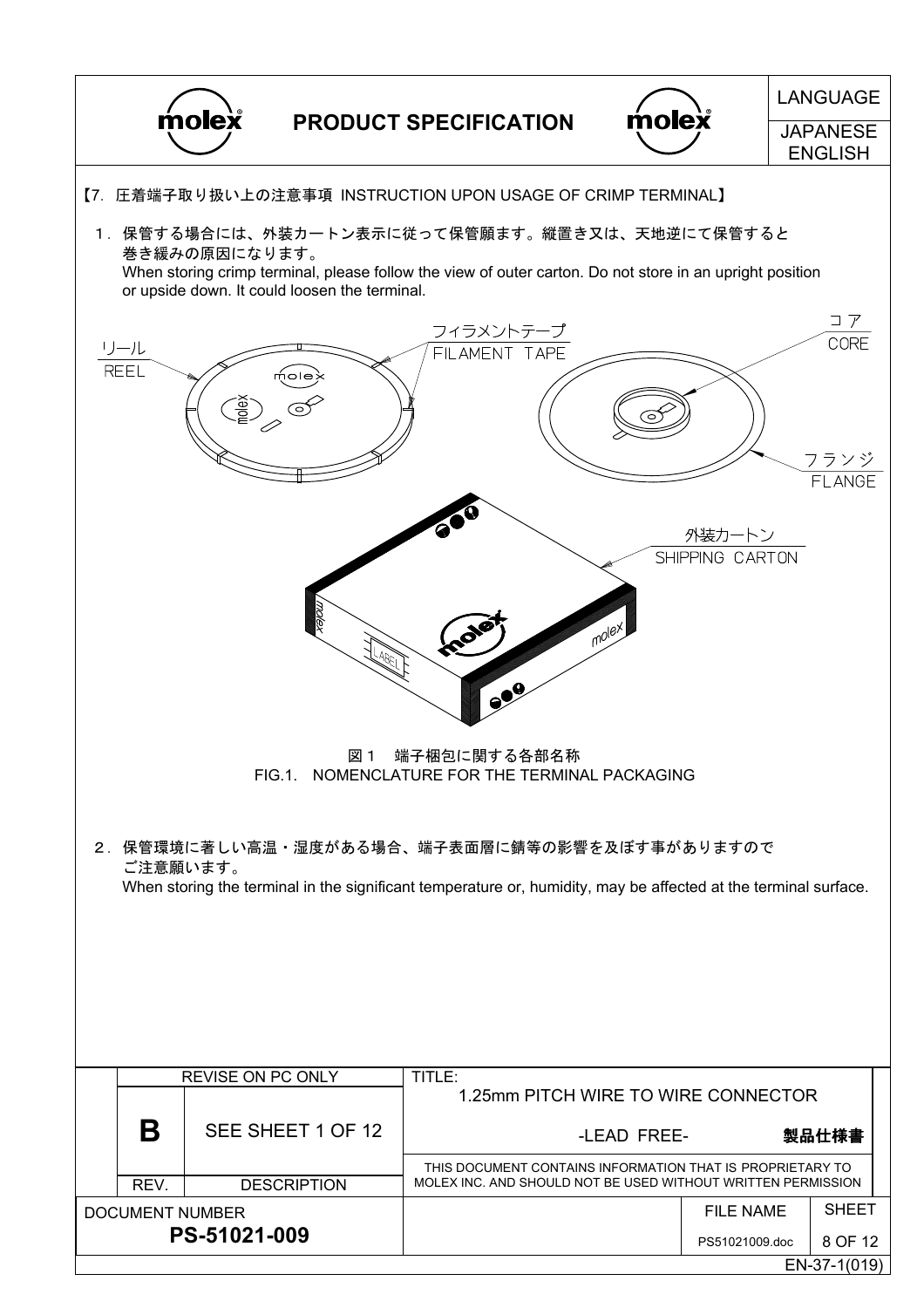|  | molex<br><b>PRODUCT SPECIFICATION</b> |                               |                      | <b>LANGUAGE</b>                                                                                                                                                 |                                   |                       |              |  |
|--|---------------------------------------|-------------------------------|----------------------|-----------------------------------------------------------------------------------------------------------------------------------------------------------------|-----------------------------------|-----------------------|--------------|--|
|  |                                       |                               | molex                |                                                                                                                                                                 | <b>JAPANESE</b><br><b>ENGLISH</b> |                       |              |  |
|  |                                       | during transport, conveyance. | 緩衝材を入れガタつき防止を行って下さい。 | 3. 輸送、運搬時、カートン内リール数が規定梱包数量に満たない場合には、リールに衝撃を与えぬ様に<br>When number of reel in carton less than the prescribed quantity, prevent looseness with adding the cushion, |                                   |                       |              |  |
|  |                                       | 外装カートン                        |                      |                                                                                                                                                                 |                                   |                       |              |  |
|  |                                       | SHIPPING CARTON               |                      |                                                                                                                                                                 |                                   | 緩衝材<br><b>CUSHION</b> |              |  |
|  |                                       |                               | <b>LABE</b>          |                                                                                                                                                                 |                                   |                       | リール<br>REEL  |  |
|  |                                       |                               |                      | 図2 カートン内リール数が規定梱包数量に満たない場合の梱包方法<br>FIG.2 PACKAGING METHOD, IN CASE OF NUMBER OF REEL<br>IN CARTON LESS THAN THE PRESCRIBED QUANTITY                             |                                   |                       |              |  |
|  |                                       |                               |                      |                                                                                                                                                                 |                                   |                       |              |  |
|  |                                       |                               |                      |                                                                                                                                                                 |                                   |                       |              |  |
|  |                                       |                               |                      |                                                                                                                                                                 |                                   |                       |              |  |
|  |                                       |                               |                      |                                                                                                                                                                 |                                   |                       |              |  |
|  |                                       | <b>REVISE ON PC ONLY</b>      |                      | TITLE:<br>1.25mm PITCH WIRE TO WIRE CONNECTOR                                                                                                                   |                                   |                       |              |  |
|  | B                                     |                               | SEE SHEET 1 OF 12    |                                                                                                                                                                 | -LEAD FREE-                       |                       | 製品仕様書        |  |
|  | REV.                                  |                               | <b>DESCRIPTION</b>   | THIS DOCUMENT CONTAINS INFORMATION THAT IS PROPRIETARY TO<br>MOLEX INC. AND SHOULD NOT BE USED WITHOUT WRITTEN PERMISSION                                       |                                   |                       |              |  |
|  | <b>DOCUMENT NUMBER</b>                |                               |                      |                                                                                                                                                                 |                                   | <b>FILE NAME</b>      | <b>SHEET</b> |  |
|  |                                       | PS-51021-009                  |                      |                                                                                                                                                                 |                                   | PS51021009.doc        | 9 OF 12      |  |
|  |                                       |                               |                      |                                                                                                                                                                 |                                   |                       | EN-37-1(019) |  |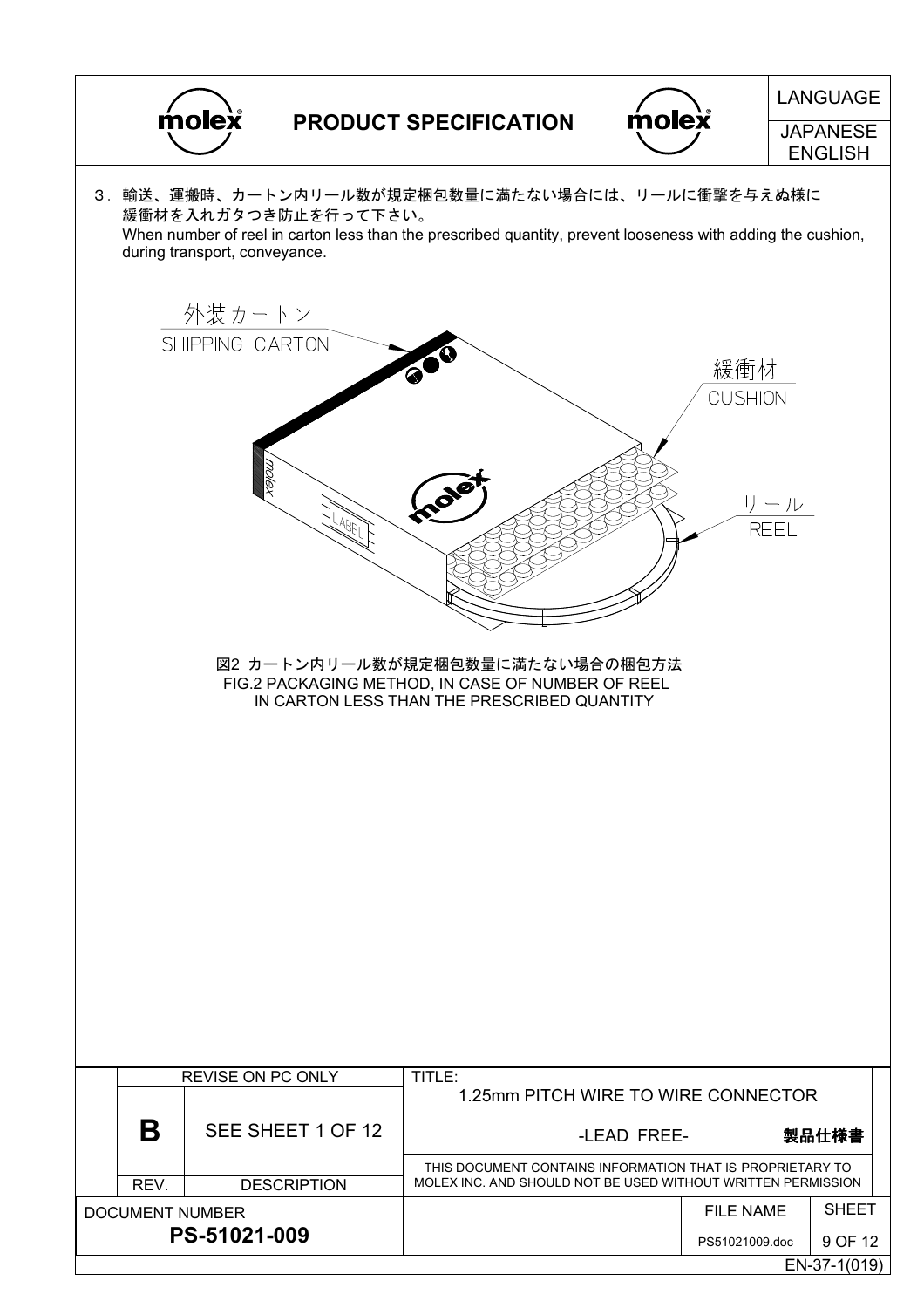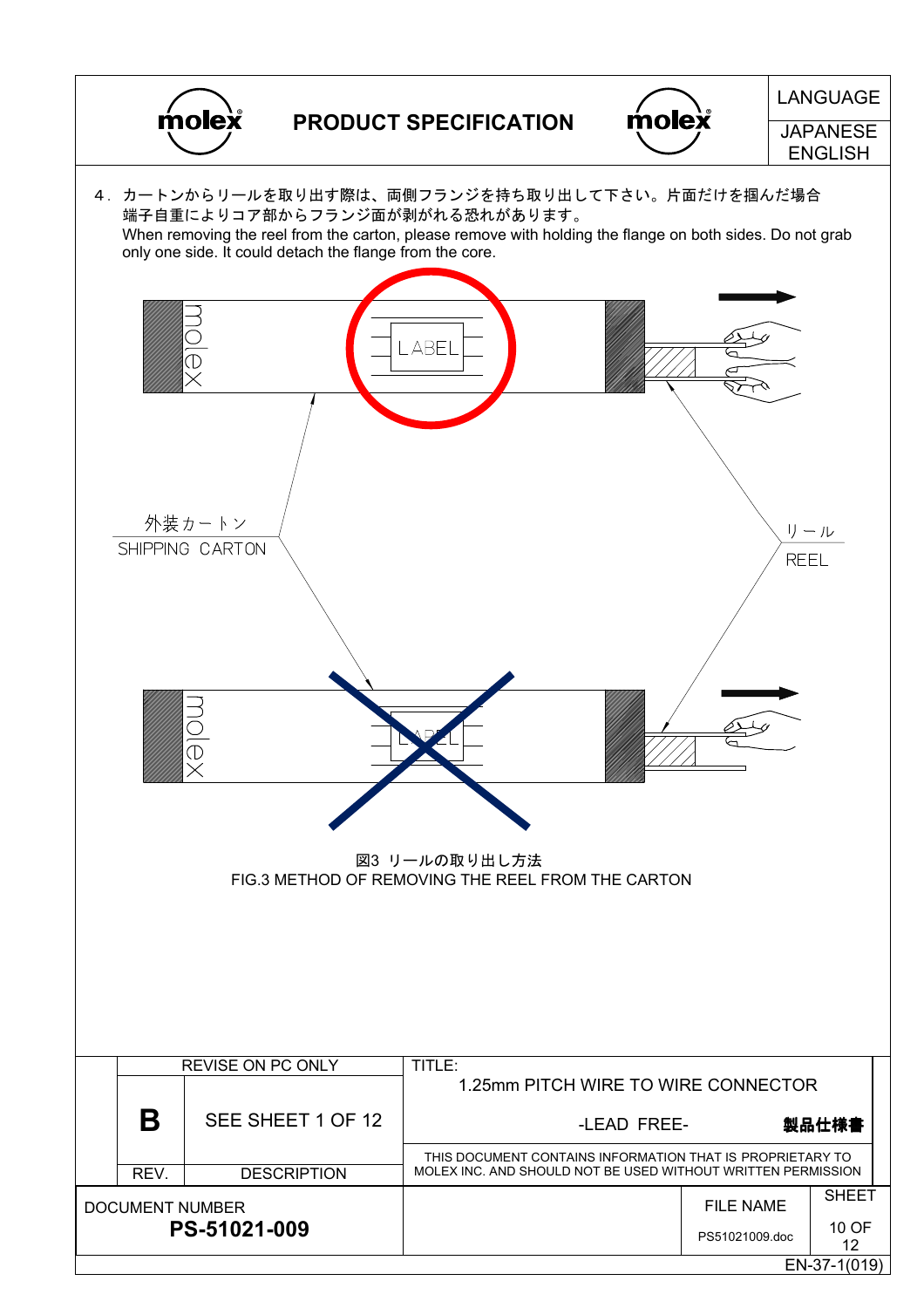| molex                                                                                                                                                                                                                                                                                                                                                                                                                                                                     |                              |                    |                                                                                                                           |                                   | <b>LANGUAGE</b>                           |                       |  |  |  |
|---------------------------------------------------------------------------------------------------------------------------------------------------------------------------------------------------------------------------------------------------------------------------------------------------------------------------------------------------------------------------------------------------------------------------------------------------------------------------|------------------------------|--------------------|---------------------------------------------------------------------------------------------------------------------------|-----------------------------------|-------------------------------------------|-----------------------|--|--|--|
|                                                                                                                                                                                                                                                                                                                                                                                                                                                                           | <b>PRODUCT SPECIFICATION</b> |                    | nolex                                                                                                                     | <b>JAPANESE</b><br><b>ENGLISH</b> |                                           |                       |  |  |  |
| 5.カートンよりリールを取り出し保管される場合には、キャリア側を下側にし保管願ます。<br>キャリア側を上にし、保管されますと端子自重により巻き緩みが発生する恐れがあります。<br>When storing the terminal with remove the reel from the carton, please keep carrier down side. Do not keep<br>carrier up side. It could loosen the terminal.                                                                                                                                                                                                                   |                              |                    |                                                                                                                           |                                   |                                           |                       |  |  |  |
| $\phi^{\Diamond}$                                                                                                                                                                                                                                                                                                                                                                                                                                                         |                              |                    |                                                                                                                           |                                   |                                           |                       |  |  |  |
|                                                                                                                                                                                                                                                                                                                                                                                                                                                                           |                              |                    |                                                                                                                           |                                   |                                           |                       |  |  |  |
|                                                                                                                                                                                                                                                                                                                                                                                                                                                                           |                              |                    |                                                                                                                           |                                   | キャリア側を下<br>CARRIER SIDE ORIENTED DOWNWARD |                       |  |  |  |
| 図4リール保管時の向き<br>FIG.4 DIRECTION OF THE REEL STORAGE<br>6. 圧着機ヘリールを長時間掛けた状態でいますと、端子自重により巻き緩みが発生する恐れがあります。<br>ご使用にならない場合には、中間紙で端子全周を2~3周巻いた後、巻き緩みが生じない様、中間紙先端、<br>フランジ間のテープ止めをし、キャリア側を下にし保管願ます。<br>Do not put the reel in the crimping machine for long period. It could loosen the terminal. When it is not used,<br>after rolling interleaf twice, or three times into terminal all around, please keep carrier down side, with taping<br>tip of the interleaf and flange. |                              |                    |                                                                                                                           |                                   |                                           |                       |  |  |  |
| 7.圧着仕様を満足する為に、当社推奨圧着機のご使用をお願い致します。<br>In order to meet the crimp specification, please use our recommended crimping machine.<br>8. 外装カートン組立及び、中間紙繋ぎにステープル(ホチキス)は、使用しないで下さい。<br>Stapler prohibited in whole area with outer carton assembly, linking the interleaf.                                                                                                                                                                                                        |                              |                    |                                                                                                                           |                                   |                                           |                       |  |  |  |
|                                                                                                                                                                                                                                                                                                                                                                                                                                                                           |                              |                    |                                                                                                                           |                                   |                                           |                       |  |  |  |
|                                                                                                                                                                                                                                                                                                                                                                                                                                                                           | REVISE ON PC ONLY            |                    | TITLE:<br>1.25mm PITCH WIRE TO WIRE CONNECTOR                                                                             |                                   |                                           |                       |  |  |  |
| Β<br>SEE SHEET 1 OF 12                                                                                                                                                                                                                                                                                                                                                                                                                                                    |                              |                    | -LEAD FREE-                                                                                                               |                                   | 製品仕様書                                     |                       |  |  |  |
| REV.                                                                                                                                                                                                                                                                                                                                                                                                                                                                      |                              | <b>DESCRIPTION</b> | THIS DOCUMENT CONTAINS INFORMATION THAT IS PROPRIETARY TO<br>MOLEX INC. AND SHOULD NOT BE USED WITHOUT WRITTEN PERMISSION |                                   |                                           |                       |  |  |  |
| <b>DOCUMENT NUMBER</b><br>PS-51021-009                                                                                                                                                                                                                                                                                                                                                                                                                                    |                              |                    |                                                                                                                           |                                   | <b>FILE NAME</b><br>PS51021009.doc        | <b>SHEET</b><br>11 OF |  |  |  |

EN-37-1(019)

12